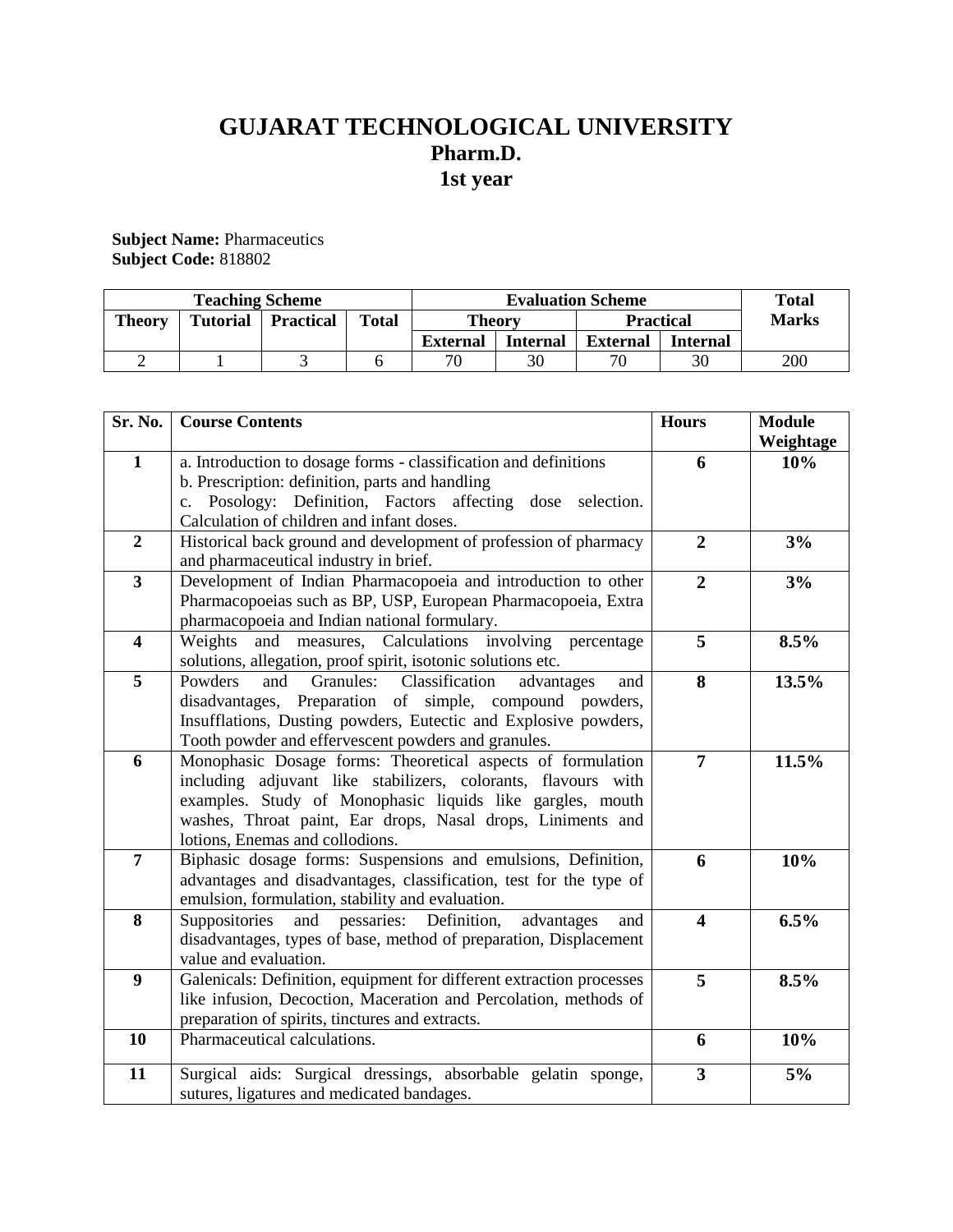| 14 | Incompatibilities: Introduction, classification and methods to |  |  |  |  |  | 10% |
|----|----------------------------------------------------------------|--|--|--|--|--|-----|
|    | overcome the incompatibilities.                                |  |  |  |  |  |     |

## **Course Materials:**

#### **Text books**

- a. Cooper and Gunns Dispensing for pharmacy students.
- b. A text book Professional Pharmacy by N.K.Jain and S.N.Sharma.

#### **Reference books**

- a. Introduction to Pharmaceutical dosage forms by Howard C. Ansel.
- b. Remington's Pharmaceutical Sciences.
- c. Register of General Pharmacy by Cooper and Gunn.
- d. General Pharmacy by M.L.Schroff.

#### **Pharm.D. 1st year PHARMACEUTICS**

### *Practical (3 Hours/ Week, 6 Credits, 90 Hours)*

| Sr.              | <b>Experiments</b>                                                                              |
|------------------|-------------------------------------------------------------------------------------------------|
| No.              |                                                                                                 |
| $\mathbf{1}$     | <b>Syrups</b>                                                                                   |
|                  | a. Simple Syrup I.P b. Syrup of Ephedrine Hcl NF c. Syrup Vasaka IP d. Syrup of ferrous         |
|                  | Phosphate IP e. Orange Syrup                                                                    |
| $\mathbf{2}$     | Elixir                                                                                          |
|                  | a. Piperizine citrate elixir BP b. Cascara elixir BPC c. Paracetamol elixir BPC                 |
| 3                | <b>Linctus</b>                                                                                  |
|                  | a. Simple Linctus BPC                                                                           |
|                  | b. Pediatric simple Linctus BPC                                                                 |
| 4                | <b>Solutions</b>                                                                                |
|                  | a. Solution of cresol with soap IP b. Strong solution of ferric chloride BPC c. Aqueous Iodine  |
|                  | Solution IP d. Strong solution of Iodine IP e. Strong solution of ammonium acetate IP 20        |
| 5                | <b>Liniments</b>                                                                                |
|                  | a. Liniment of turpentine $IP^*$                                                                |
|                  | b. Liniment of camphor IP                                                                       |
| 6                | Suspensions*                                                                                    |
|                  | a. Calamine lotion b. Magnesium Hydroxide mixture BP                                            |
| 7                | Emulsions*                                                                                      |
|                  | a. Cod liver oil emulsion                                                                       |
|                  | b. Liquid paraffin emulsion                                                                     |
| 8                | <b>Powders</b> $\Box$ a. Eutectic powder b. Explosive powder c. Dusting powder d. Insufflations |
| $\boldsymbol{9}$ | <b>Suppositories</b> $\Box$ a. Boric acid suppositories b. Chloral suppositories                |
| <b>10</b>        | <b>Incompatibilities</b> a. Mixtures with Physical b. Chemical & Therapeutic incompatibilities  |